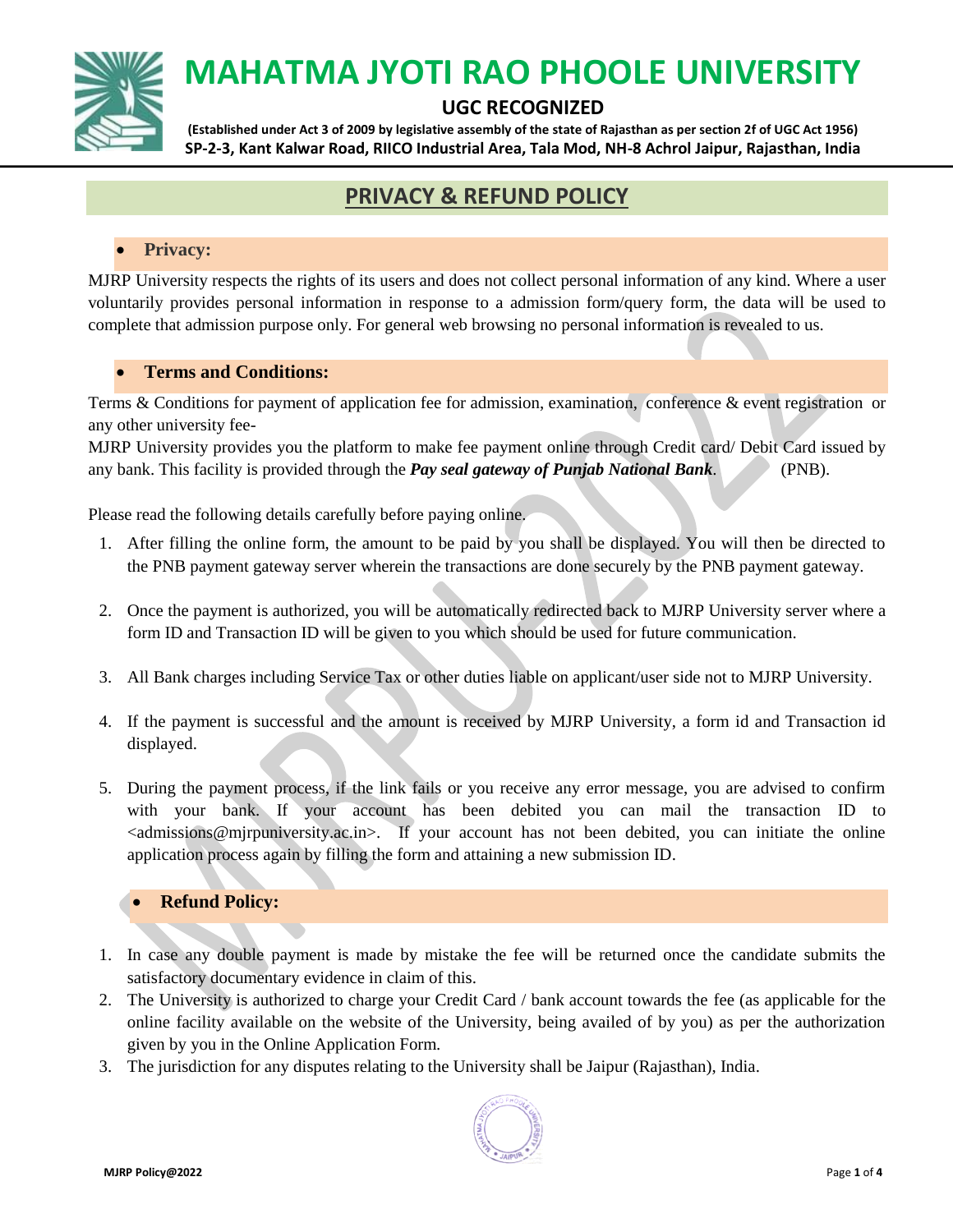

### **UGC RECOGNIZED**

**(Established under Act 3 of 2009 by legislative assembly of the state of Rajasthan as per section 2f of UGC Act 1956) SP-2-3, Kant Kalwar Road, RIICO Industrial Area, Tala Mod, NH-8 Achrol Jaipur, Rajasthan, India**

#### **Fee Refund Policy: For Admission form Fee, Examination form Fee, Convocation Registration Fee (Conference/Workshop/Seminar/Symposium) & Any other university Fee**

*In General, the fee paid is not refundable. But in some exceptional cases with special permission to University Management fee will be refunded;*

1. A refund claim may, however, be admitted in exceptional cases on merits after due consideration of the request by MJRP University Management.

In case the university permits refund on the basis of genuine grounds, the amount to be refunded shall be at the discretion of the University, provided that the deductions for various services including administrative charges shall be made in each case.

2. The refunds will be processed by the Finance Office of the University upon receiving the orders from the Registrar, based on the decision of the Chairperson.

4. Refund will be made only after the candidate has surrendered the ID card, original fee receipt and the dues clearance certificate.

5. In case of more than one payment , the excess amount would be refunded by cheque/online as per the University rules, only in the cases where no dispute is raised in the bank for the same.

The refund information given above is indicative only, and MJRP University reserves the right to make changes. Any changes in the policy will be notified on the website.

#### **Disclaimer:**

MJRP University makes all reasonable efforts to ensure that the information contained on this website is accurate at the time of creation and/or modification of the website. However, MJRP University cannot guarantee the completeness or accuracy of information contained on the website and shall not be responsible for any errors, omissions, or inaccuracies and accepts no liability whatsoever for any loss or damage howsoever arising.

MJRP University reserves the right to make changes to or take down the website or remove or alter any content at any time without notice.

Information on the website regarding courses is provided for information and guidance purposes only and does not constitute a contract. MJRP University reserves the right to withdraw or to make alterations to courses and facilities if necessary. It is the responsibility of the user to check the accuracy of relevant information before entering into any commitment and MJRP University accepts no liability for any loss or damage resulting directly or indirectly from inaccuracies in the information held on its website.

MJRP University web pages contain links to external web sites which are not affiliated with the University. MJRP University is not responsible for and has no control over these sites, and links to external sites should not be taken as a recommendation or endorsement of the external site's information, products or services. MJRP University takes no responsibility for any loss or damage suffered as a result of using the linked web sites or as a result of using the information published on any of the pages of the linked web sites.

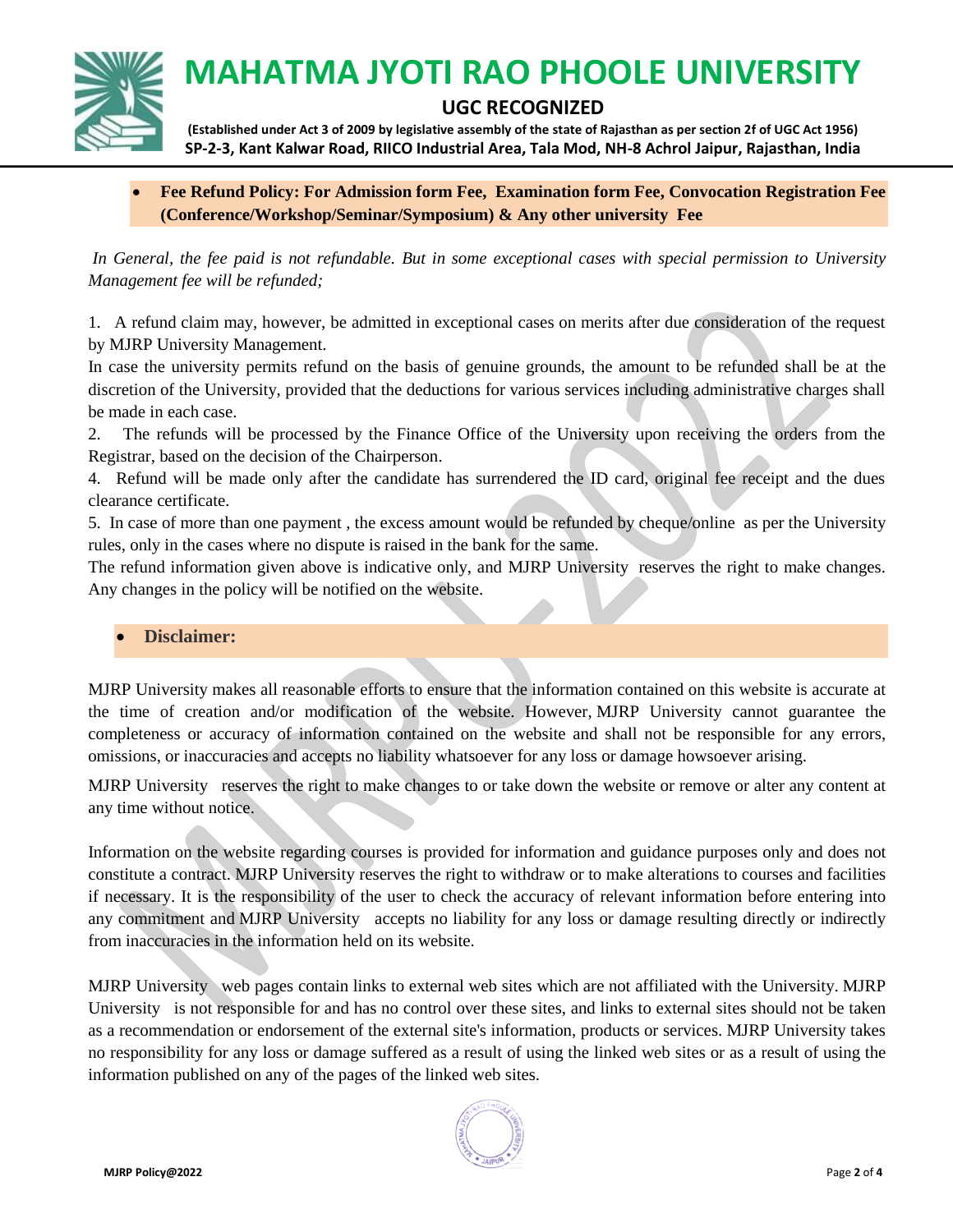

### **UGC RECOGNIZED**

**(Established under Act 3 of 2009 by legislative assembly of the state of Rajasthan as per section 2f of UGC Act 1956) SP-2-3, Kant Kalwar Road, RIICO Industrial Area, Tala Mod, NH-8 Achrol Jaipur, Rajasthan, India**

MJRP University web team's every effort is made to ensure that content is free from viruses and that this website runs without any problems or interruptions, MJRP University cannot accept any liability for damages resulting from virus infection and will not be liable for, nor take any responsibility for this website being temporarily unavailable due to technical or other reasons.

You are required to accept the terms and conditions contained in the Disclaimer Policy mentioned below to avail of any service through the website of the University.

All terms and conditions of the Agreement are incorporated by reference in this Disclaimer Policy.

#### **Disclaimer Policy**:

- Online application forms for admission with incomplete and/or false information will be cancelled without any prior intimation.
- The University, shall in no event be liable for inability/default under any applicable law(s), including those relating to Contract, Torts, Consumer Protection or any Civil or Criminal Laws, if it fails to provide the services made available through www.mjrpuuniversity.ac.in due to any government restrictions or regulations or any unforeseen circumstances not within the reasonable control of the University, including commercial impossibilities like strikes, war, natural calamities and acts of God or other events of force majeure.
- The University reserves exclusive right to update or modify this Disclaimer policy from time to time.
- No representation or warranty, direct or implied, is made as to the accuracy, correctness or completeness of any information contained in this Disclaimer Policy or on www.mjrpuniversity.ac.in and the same is subject to errors and omissions.
- Contents hosted or uploaded on www.mjrpuniversity.ac.in are the exclusive property of the University and are protected by international copyright laws. Any copying, unless expressly agreed to by the University in writing in accordance with Clause below, whether for commercial purposes or otherwise shall be unauthorized and is prohibited and would be in violation of intellectual property rights of the University, which reserves the right to initiate such proceedings/actions as may be necessary to protect its intellectual property rights.
- Contents hosted or uploaded on www.mjpuniversity.ac.in or any portion thereof shall not be reproduced, duplicated, copied, sold, resold, visited, or otherwise exploited for any commercial purpose without prior written consent of the University, which may be given or withheld at the sole discretion of the University.. You shall not use any "meta tags" or any other "hidden text" utilizing the University name or trademarks without the prior written permission of the University.
- If www.mjrpuniversity.ac.in is accessed, you shall be responsible for maintaining the confidentiality of your account and password and for restricting access to your computer and you shall at all time assume all responsibility for all activities that occur under your account or password. Any damage, monetary or otherwise or any loss resulting due to misuse of your personal information shall be to your account and shall be borne exclusively by you.